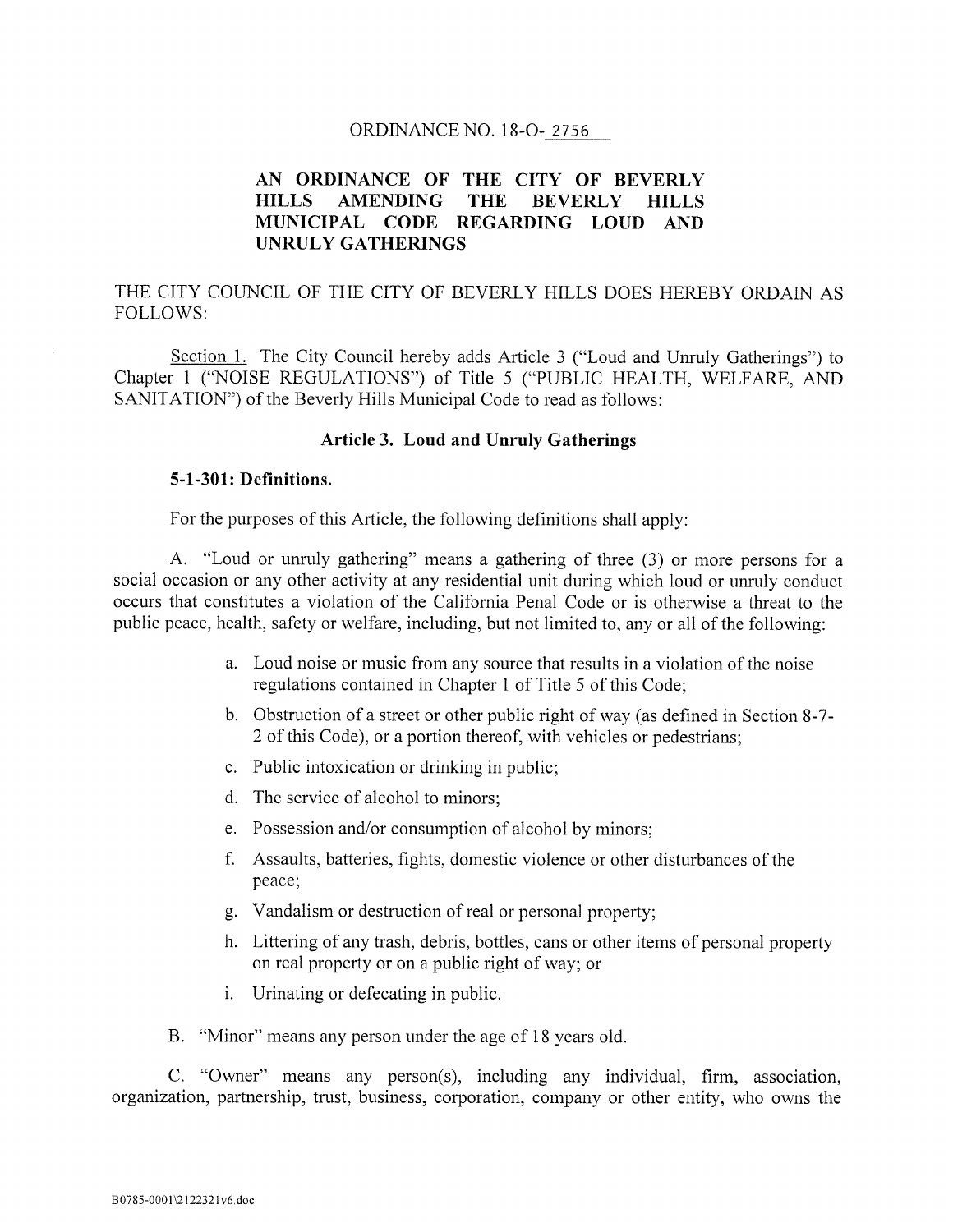residential unit where a loud or unruly gathering occurs, as shown on Los Angeles County's last equalized property tax assessment roll, or the supplemental roll, whichever is more current.

D. "Residential unit" means any residential "dwelling unit," such as a single-family dwelling or residence, and each unit of all multiple dwelling unit properties that were developed as apartment buildings, duplexes, triplexes, fourplexes, cooperatives ("co-ops"), condominiums, or townhomes. A residential unit also includes: (i) any other buildings, structures and improvements on the premises, as well as balconies, decks, patios, yards, and all other interior and exterior areas; and, (ii) common use or other areas of multiple dwelling unit properties. However, "residential unit" does not include any room or unit of a hotel or motel.

E. "Responsible person" means and includes without limitation:

1. Any person(s) who owns, rents, leases or otherwise is in charge of the residential unit where a loud or unruly gathering occurs; or

2. Any person(s) (including any individual, firm, association, organization, partnership, trust, business, corporation, company or other entity) who organizes, promotes or sponsors a gathering that becomes loud or unruly; or

3. Any person(s) who attends or is present at a gathering and engages in loud or unruly conduct.

If the responsible person is a minor, then the parent(s) or guardian(s) of such minor shall also be considered a responsible person.

#### 5-1-302: Loud or Unruly Gathering—Public Nuisance.

It shall be unlawful and constitute a public nuisance for any person to cause or allow a loud or unruly gathering to occur at any residential unit within the City. A loud or unruly gathering may be abated by the City by all reasonable means, including, but not limited to: (i) an order of a peace officer to a responsible person to immediately terminate the occasion or activity; and/or, (ii) an order of a peace officer to all non-resident persons at a gathering to immediately leave the premises. It shall be unlawful and a violation of this Article for any person to fail to comply with an order of a peace officer that is issued in connection with a loud or unruly gathering. The abatement of a loud or unruly gathering by peace officers shall not preclude the City from exercising its other remedies against persons who violate this Article, including without limitation, the issuance of administrative or criminal citations.

#### 5-1-303: Absentee Owner --Liability Exceptions.

Any owner who does not reside within the residential unit at the time a loud or unruly gathering occurs shall not be liable under this Article if such owner has: (1) included covenants within the written lease or rental agreement for the premises on which a loud or unruly gathering occurs that contain specific language prohibiting the activities described in this Article; and (2) demonstrated due diligence in abating an unmanageable tenant(s) or responsible person(s) for a loud or unruly gathering. Prior to September 1, 2019, owner who does not reside within the residential unit and has a written lease or rental agreement dated on or before the effective date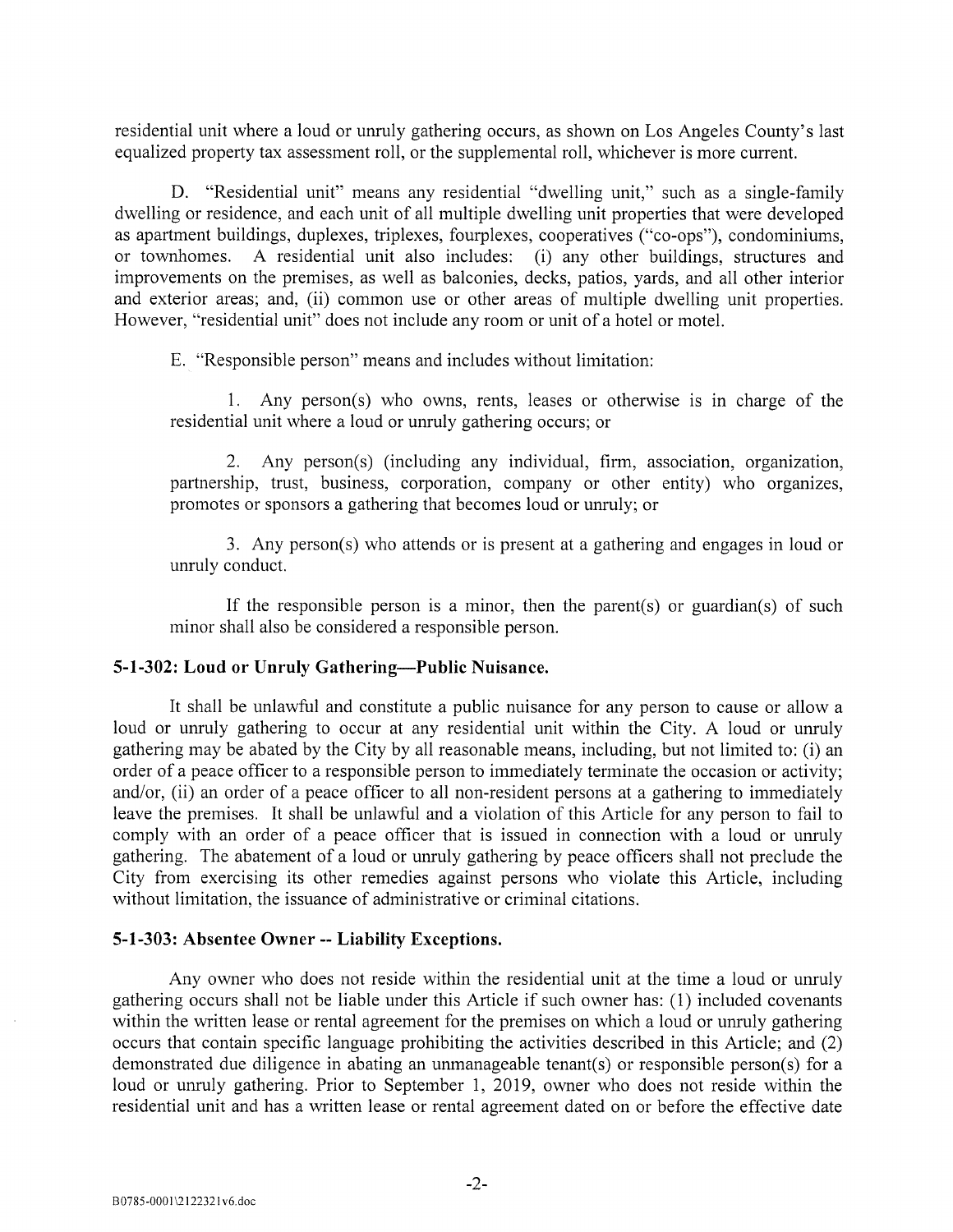of the Ordinance adopting this section for the residential unit on which a loud or unruly gathering has occurred shall only need to demonstrate due diligence in abating an unmanageable tenant(s) or responsible person(s) for a loud or unruly gathering to not be liable under Section 5-1-302 this Article.

### 5-1-304: Liability for Subsequent Responses to Loud or Unruly Gatherings.

When a peace officer intervenes (by issuing one or more of the orders stated in Section 5- 1-302) at a loud or unruly gathering, the responding officer shall issue a written notice to the responsible person(s) stating that such responsible person will be held liable for the costs of providing police personnel over and above the normal services provided by the police department to those premises. A first warning shall be deemed to be the normal services provided. If after the issuance of first warning, police personnel are required to respond to address another violation of this Article at the same residential unit within one year after issuance of said notice, then the responsible persons shall be jointly and severally liable for the costs of each subsequent police response necessary to abate the condition, as set forth in Section 5-1-305.

### 5-1-305: Cost Reimbursement.

(A) The responsible person(s), or if such person is a minor, then the parents or legal guardians of the minor, shall be jointly and severally liable for all of the following costs attributable to the loud or unruly gathering:

(1) The actual cost incurred by the City beyond the initial response by the City necessary to abate the loud or unruly gathering, including but not limited to police and fire response;

- (2) Damage to public property;
- (3) Injuries to City personnel; and

(4) Administrative costs incurred by the City in connection with the billing and collection of such costs.

(B) The police department shall accurately compute the cost to the City of providing such services pursuant to paragraph (A) of this section. The responsible person(s) shall be billed for these costs by the City and payment shall be due and payable within 15 days of the billing date. Should the amount of the bill not be paid when due, the City may collect the debt, as well as any costs incurred in collecting the debt due to nonpayment, pursuant to any available provision of the law.

# 5-1-306: Administrative Citations.

For any violation of this Article, the administrative fine shall be one thousand dollars  $($1000.00)$  for each violation.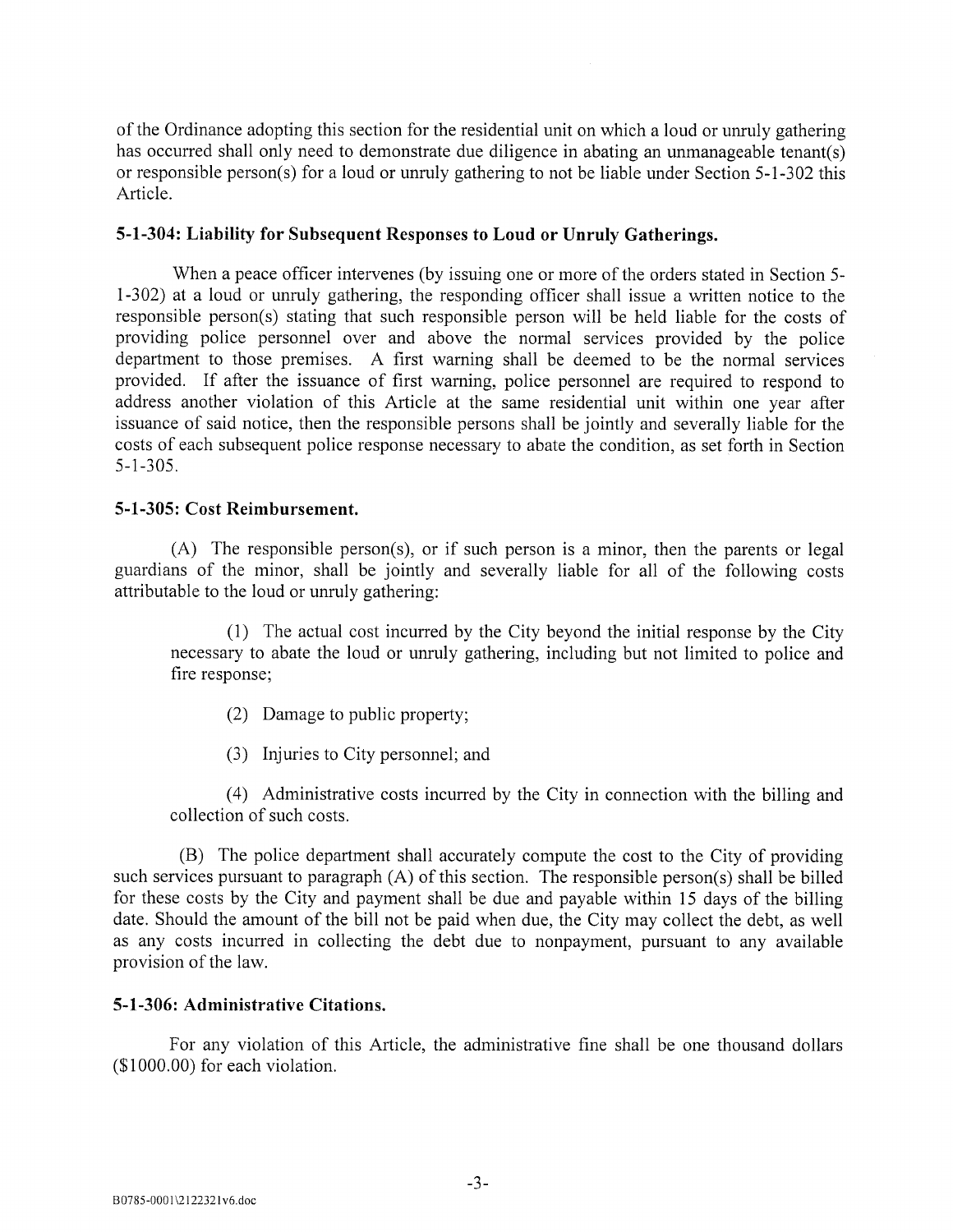### 5-1-307: Written Notice.

The Chief of Police is authorized and directed to prepare appropriate advisory procedures to be followed by officers responding to a loud or unruly gathering, including preparation of written materials advising the responsible person or persons of the provisions of this Article.

# 5-1-308: Appeal.

Any person receiving an administrative fine or a bill for City services provided pursuant to this Article may file a written request for appeal pursuant to the provisions provided in Article <sup>3</sup> ("Administrative Penalties") of Chapter <sup>3</sup> ("Code Violations") of Title <sup>1</sup> ("General Provisions") of this Code.

Section 2. The City Council hereby amends and restates paragraph A of Section 1-3-323 ("COLLECTION OF ADMINISTRATIVE FINES AND COSTS; LIEN PROCEDURE") of Article <sup>3</sup> ("Administrative Penalties") to Chapter <sup>3</sup> ("CODE VIOLATIONS") of Title <sup>1</sup> ("GENERAL PROVISIONS") of the Beverly Hills Municipal Code to read as follows:

# 1-3-323: COLLECTION OF ADMINISTRATIVE FINES AND COSTS; LIEN PROCEDURE:

A. If the responsible person fails to satisfy in full the assessed administrative fines and costs by the time specified in the administrative hearing officer's decision or the administrative order, and no timely appeal of the administrative officer's decision has been filed with the Los Angeles Superior Court. the City may recover the outstanding fines and costs by imposing a lien against the real property on \vhich the violation occurred.

Section 3. The City Council hereby amends and restates Section 1-3-324 ("APPEAL OF DECISION Of ADMINISTRATIVE HEARING OfFICER") of Article <sup>3</sup> ("Administrative Penalties") to Chapter <sup>3</sup> ("CODE VIOLATIONS") of Title <sup>1</sup> ("GENERAL PROVISIONS") of the Beverly Hills Municipal Code to read as follows:

# 1-3-324: APPEAL OF DECISION Of ADMINISTRATIVE HEARING OFFICER:

Within twenty (20) days after service of the administrative hearing officer's decision upon the responsible person. the responsible person may seek review of the administrative hearing officer's decision by filing a notice of appeal with the Los Angeles Superior Court, Stanley Mosk Courthouse. Clerk of the Court/Room 102 (Civil Filing). 111 North Hill Street, Los Angeles. CA 90012. The responsible person shall serve a copy of the notice of appeal either in person or by first class mail upon the citing department. If the responsible person fails to timely file a notice of appeal. the administrative order shall be deemed confirmed.

Section 4. Severability. If any section, subsection, subdivision, sentence, clause, phrase, or portion of this Ordinance or the application thereof to any person or place, is for any reason held to be invalid or unconstitutional by the final decision of any court of competent jurisdiction, the remainder of this Ordinance shall remain in full force and effect.